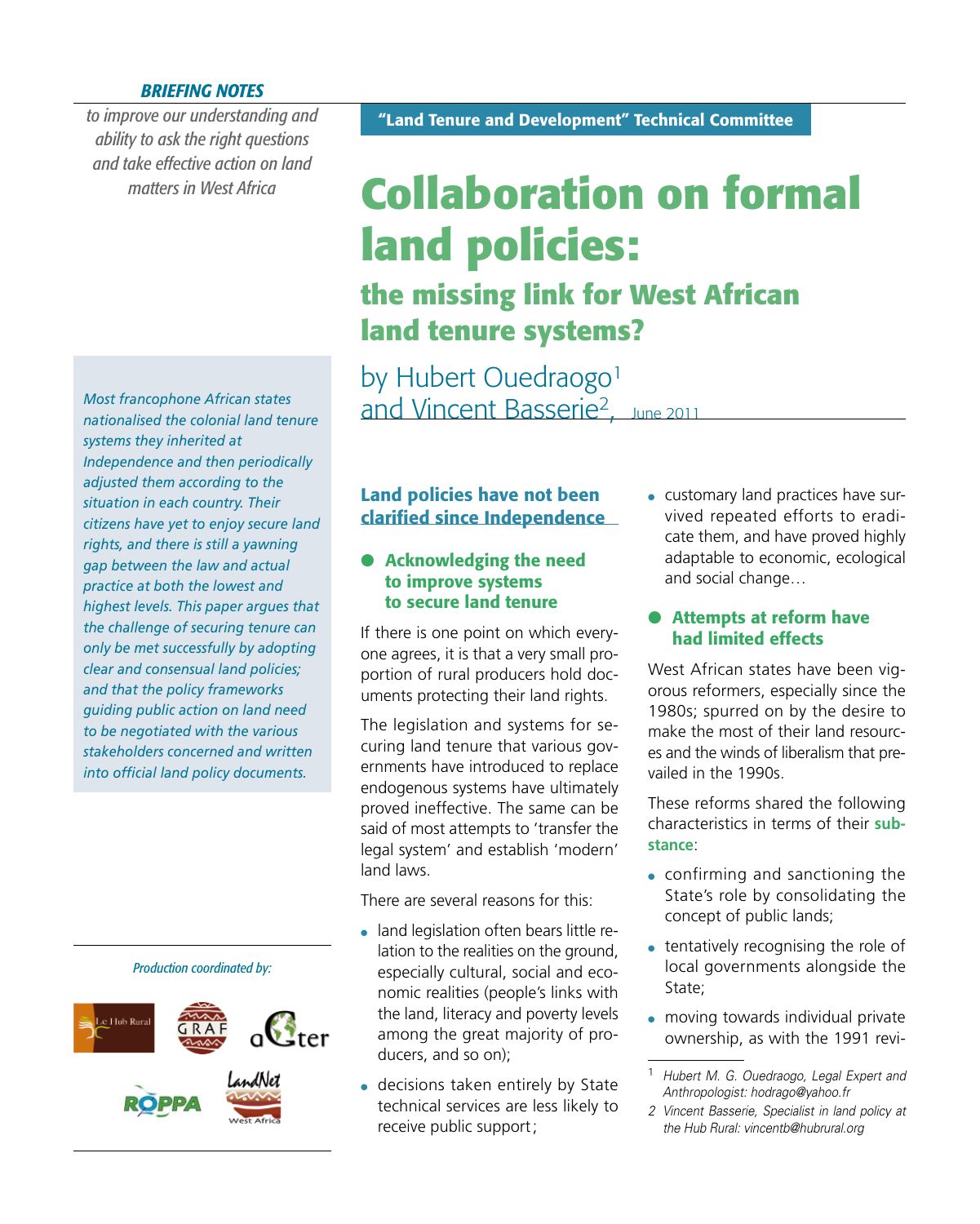sion of the law regarding the Agrarian and land reform in Burkina Faso;

- attempting to simplify procedures to gain access to land titles.
- ... and **methodology:**
- these were periodic initiatives, usually instigated under pressure from technical and financial partners, and enacted by the State or its hired experts without consulting other groups of actors;
- they took little account of innovative land management practices adopted by projects or local communities;
- States did not communicate their overall vision of the problems and issues associated with land, either because they lacked such a vision (due to a short-term focus on managing their electoral mandate or failure to take account of major trends in long-term change), or because certain issues were not open to discussion (such as ambiguous relations

and links with customary chiefdoms or economic operators);

• there were no strategies for the effective implementation of these reforms.

It should be noted that these were essentially legal reforms, and that a law does not constitute a policy but simply expresses it in legal terms.

#### **So what are land policies?**

Land policies are *courses of action that States adopt in order to guide public initiatives regarding land*.

#### **Land policies as an expression of choice**

As **courses of action**, land policies are based on choices that will be implemented, options to be taken, and responses to fundamental issues. Some of the questions that land policies can address are listed below:

• What kinds of relationship with land will be recognised and formalised?

Would it be better to formalise the ownership rights imported during the colonial period and/or other types of relationship with the land?

- Who does land "belong" to, or who are the people and/or groups whose land rights can be recognised?
- How can landholders and producers utilise and make productive use of land resources?
- Who makes decisions about land management, and at what levels should these powers be recognised?
- $\bullet$  How should the inevitable conflicts caused by contested land rights or competing land uses be regulated?

These choices shape land systems and have a profound influence on a wide range of issues: economic (increasing agro-sylvo-pastoral productivity), environmental (protecting natural resources), social (guaranteeing equitable access to land and maintaining peace) and so on. Specialists express this idea by saying that land policies bring 'social choices' into play.

Although these are key questions for all land policies, they will vary according to specific national contexts.

*For example, the situation in northern Mali is characterised by the presence of traditional landowners with vast holdings who have land tenure documents (customary conventions) and rent their land to local people. Farmer organisations argue that the country's land policies will only be viable if they address and fi nd an equitable response to this issue.*

## **The State's role in land policy matters is essential but not exclusive**

As lines of action adopted by the public authorities, land policies are clearly the responsibility of the State. And

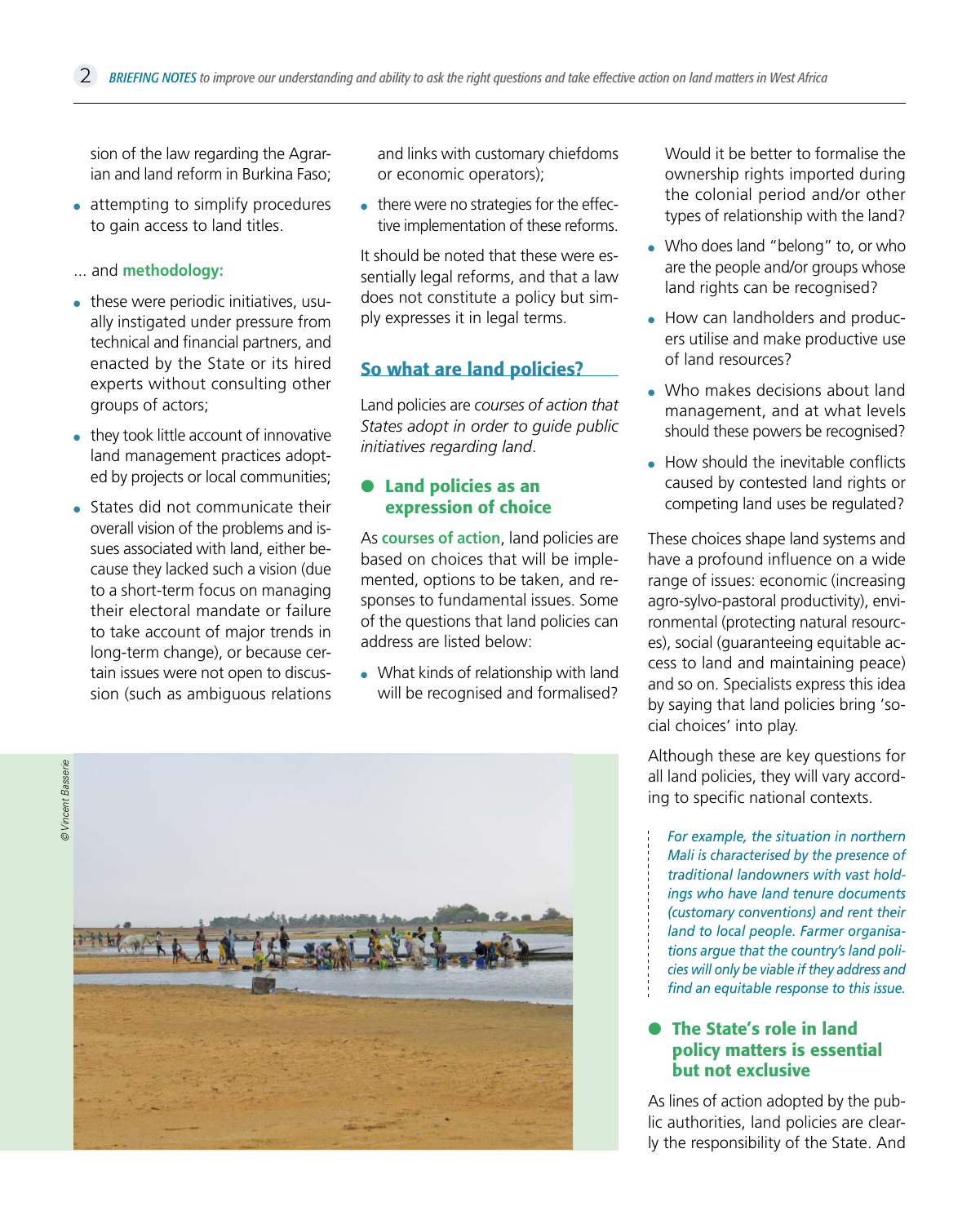given that this is a particularly sensitive area of public policy, they should obviously be initiated, led and supervised by the State. However, it should also be clear that the State's responsibility does not preclude other actors playing a role in the political process, especially those from civil society and the private sector, whose involvement should be taken as a measure of better land governance. It is also in the State's interest to involve all stakeholders in the discussion in order to help create the conditions for widespread acceptance of policy implementation.

# **Tacit land policies**

We have already established that land policies are formal discourses that clearly express the government's vision and set the guidelines for public actions regarding land. However, the absence of a formal land policy document does not necessarily signify that there is no land policy; it simply means that there is no explicit one. Beyond the official pronouncements, certain land practices and interventions by the State may reflect tacit policies. Setting out an explicit vision, guidelines and themes for land-related interventions is a measure of better land governance, and confirms the pertinence of formulating land policy documents.

*Intermediaries between formalised and tacit land policies sometimes exist, as in Côte d'Ivoire, where a single phrase uttered by President Houphouët-Boigny ("the land belongs to the person who puts it to productive use") set the administration on a course of action that it would pursue for years to come.*

# **Why are land policies important?**

We will now consider the advantages of adopting explicit land policies rather than maintaining the current practice of pursuing tacit ones.

## **Formulating land policies provides a framework for participation and opportunities for partnership**

Land policies are important in terms of their product (policy documents) and process (methodologies for policy formulation), and in facilitating debate around clear questions that are of direct concern to different actors. The main objective of the process of formulating land policies is to reach a national consensus on land (which is not something that can be achieved on every topic), through negotiations that start by clarifying and recognising the diverse issues that affect different actors and their various legitimate interests in land.

Structuring debates around clearly written draft policy documents is helpful in addressing unspoken issues, cutting through difficult legal language, and encouraging different types of actor to participate effectively in the process. The State should act as an arbitrator and promoter of economic development and social equity.

Land policies will then provide a common frame of reference and guidelines on land matters for the authorities, national actors outside government, and development partners. This can help strengthen trust between the State and other actors, and smooth the way for the acceptance and implementation of reform.

### **Land policies as a means of linking land and development issues**

Land policies are a means of linking land matters with development issues, and considering the long-term prospects in both domains. There is no sense in looking at land matters in isolation, as they need to be considered in light of their usefulness for sustainable human development (poverty reduction, economic growth, environmental protection, and so on).

They are also far from static, as they evolve according to the ecological, demographic, economic and even social and cultural dynamics at national and global levels.

*Demographic dynamics such as increasing land scarcity and competition over access to land, growing demand for food and social housing, and productive use of urban and rural lands are a major determining factor in land reform…*

*The same applies to the accelerating urbanisation of the continent and the intensifi cation of direct foreign investment in its agricultural sector.*

## **Key principles for the formulation and implementation of land policies**

Formulating land policies should now become a high priority for African states. Experience has shown that such policies need to be based on an assessment of the priority problems to be resolved (which should itself be recognised as one of the objectives of the process), and a socially inclusive approach centred around genuine participation by all land actors: the State and local governments, civil society (including farmer and women's organisations), traditional institutions, the private sector and so on.

Land policies will be of little use to governments or rural producers unless they are implemented effectively. Here too, experience has shown that this is something that States need to bear in mind from the earliest stages